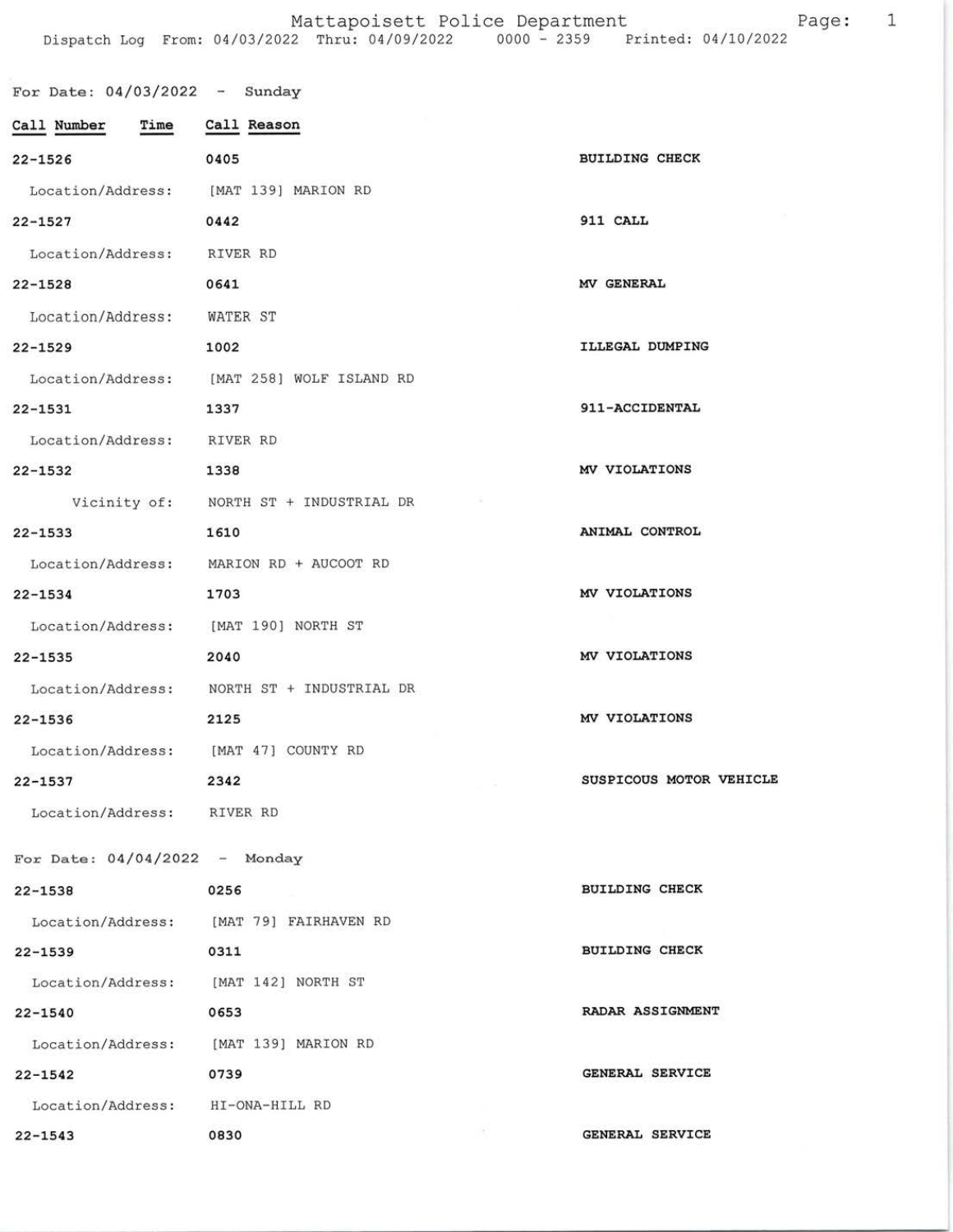## Page: 2

|                                      | Location/Address: [MAT 139] MARION RD         |                           |
|--------------------------------------|-----------------------------------------------|---------------------------|
| $22 - 1544$                          | 1004                                          | <b>HEALTH/WELFARE</b>     |
| Location/Address:                    | <b>JUSTIN AVE</b>                             |                           |
| $22 - 1545$                          | 1008                                          | SAFETY/ROAD HAZARD        |
| Location/Address: FOSTER ST          |                                               |                           |
| 22-1546                              | 1018                                          | MV VIOLATIONS             |
| Location/Address: NORTH ST + ABBY LN |                                               |                           |
| $22 - 1547$                          | 1025                                          | MV VIOLATIONS             |
|                                      | Location/Address: NORTH ST + ELDORADO DR      |                           |
| 22-1548                              | 1136                                          | LARCENY / FORGERY / FRAUD |
|                                      | Location/Address: [MAT YARD] COUNTY RD        |                           |
| $22 - 1549$                          | 1230                                          | MV VIOLATIONS             |
|                                      | Location/Address: NORTH ST + BEAVER PATH      |                           |
| $22 - 1550$                          | 1339                                          | RADAR ASSIGNMENT          |
| Vicinity of: MARION RD               |                                               |                           |
| 22-1551                              | 1409                                          | MV VIOLATIONS             |
|                                      | Location/Address: [MAT 139] MARION RD         |                           |
| $22 - 1552$                          | 1423                                          | MV VIOLATIONS             |
|                                      | Location/Address: [MAT 139] MARION RD         |                           |
| $22 - 1553$                          | 1426                                          | MV CRASH                  |
|                                      | Vicinity of: HOLLY WOODS RD + HILLERS COVE LN |                           |
| $22 - 1554$                          | 1640                                          | MV VIOLATIONS             |
|                                      | Location/Address: [MAT 291] FAIRHAVEN RD      |                           |
| $22 - 1555$                          | 1733                                          | SAFETY/ROAD HAZARD        |
|                                      | Location/Address: [MAT 60] COUNTY RD          |                           |
| For Date: $04/05/2022 -$ Tuesday     |                                               |                           |
| 22-1556                              | 0036                                          | MV VIOLATIONS             |
|                                      | Vicinity of: [MAT 271] COUNTY RD              |                           |
| $22 - 1557$                          | 0307                                          | <b>BUILDING CHECK</b>     |
|                                      | Location/Address: [MAT 185] MARION RD         |                           |
| $22 - 1558$                          | 0705                                          | RADAR ASSIGNMENT          |
|                                      | Location/Address: [MAT 139] MARION RD         |                           |
| $22 - 1559$                          | 0924                                          | MV VIOLATIONS             |
|                                      | Location/Address: MARION RD + AUCOOT RD       |                           |
|                                      |                                               |                           |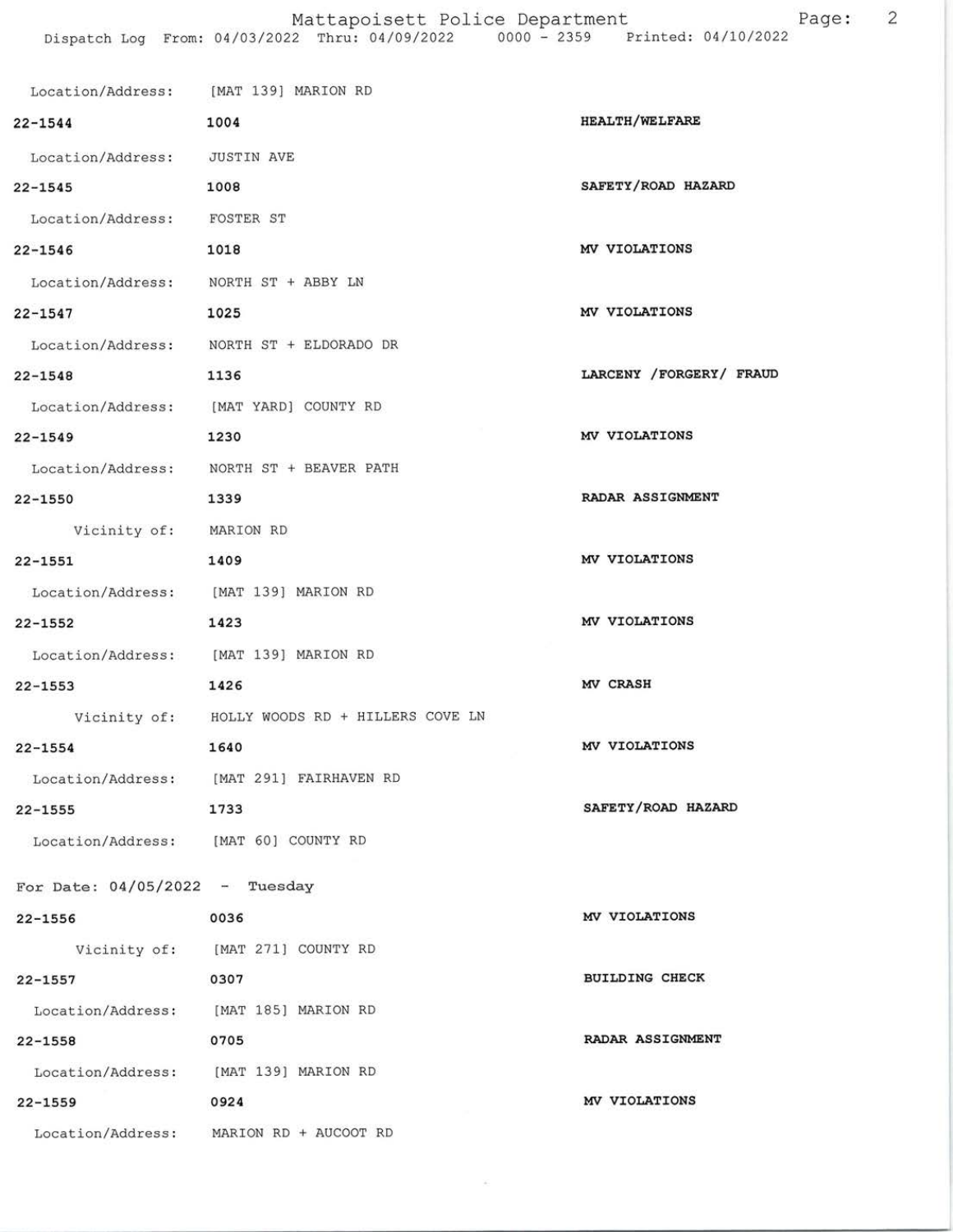Page: 3 Mattapoisett Police Department<br>Dispatch Log From: 04/03/2022 Thru: 04/09/2022 0000 - 2359 Printed: 04/10/2022

| 22-1560                                | 1014                                             | SAFETY/ROAD HAZARD      |
|----------------------------------------|--------------------------------------------------|-------------------------|
|                                        | Vicinity of: [MAT 14] MARION RD                  |                         |
| 22-1561                                | 1106                                             | MV VIOLATIONS           |
| Location/Address: NORTH ST + SUMMER ST |                                                  |                         |
| 1310<br>$22 - 1562$                    |                                                  | DISABLED MV             |
| Location: 195W                         |                                                  |                         |
| 22-1563                                | 1457                                             | PARKING VIOLATION       |
|                                        | Location: [MAT 256] GOODSPEED ISLAND             |                         |
| $22 - 1564$                            | 1614                                             | MV VIOLATIONS           |
| Location/Address: NORTH ST             |                                                  |                         |
| 1725<br>$22 - 1565$                    |                                                  | MV VIOLATIONS           |
| Location/Address: [MAT 185] MARION RD  |                                                  |                         |
| $22 - 1566$<br>1823                    |                                                  | MV VIOLATIONS           |
| Location/Address: [MAT 190] NORTH ST   |                                                  |                         |
| $22 - 1567$                            | 1936                                             | MV VIOLATIONS           |
|                                        | Location/Address: [MAT 248] MATTAPOISETT NECK RD |                         |
| $22 - 1568$                            | 1948                                             | MV VIOLATIONS           |
| Location/Address: NORTH ST             |                                                  |                         |
| For Date: $04/06/2022 -$ Wednesday     |                                                  |                         |
| $22 - 1569$                            | 0040                                             | MV VIOLATIONS           |
|                                        | Vicinity of: BRANDT ISLAND RD                    |                         |
| 0353<br>22-1570                        |                                                  | <b>BUILDING CHECK</b>   |
|                                        | Location/Address: [MAT 291] FAIRHAVEN RD         |                         |
| $22 - 1571$                            | 0655                                             | RADAR ASSIGNMENT        |
| Location/Address: [MAT 139] MARION RD  |                                                  |                         |
| $22 - 1572$                            | 0707                                             | MV VIOLATIONS           |
|                                        | Vicinity of: [MAT 139] MARION RD                 |                         |
| $22 - 1573$                            | 1420                                             | RADAR ASSIGNMENT        |
|                                        | Vicinity of: [MAT 138] MARION RD                 |                         |
| $22 - 1574$                            | 1734                                             | SUSPICOUS MOTOR VEHICLE |
|                                        | Location/Address: NORTH ST + COUNTY RD           |                         |
| $22 - 1575$                            | 1752                                             | ANIMAL CONTROL          |
| Location/Address: PARK ST              |                                                  |                         |
| $22 - 1576$                            | 1818                                             | FOLLOW UP INVESTIGATION |
|                                        |                                                  |                         |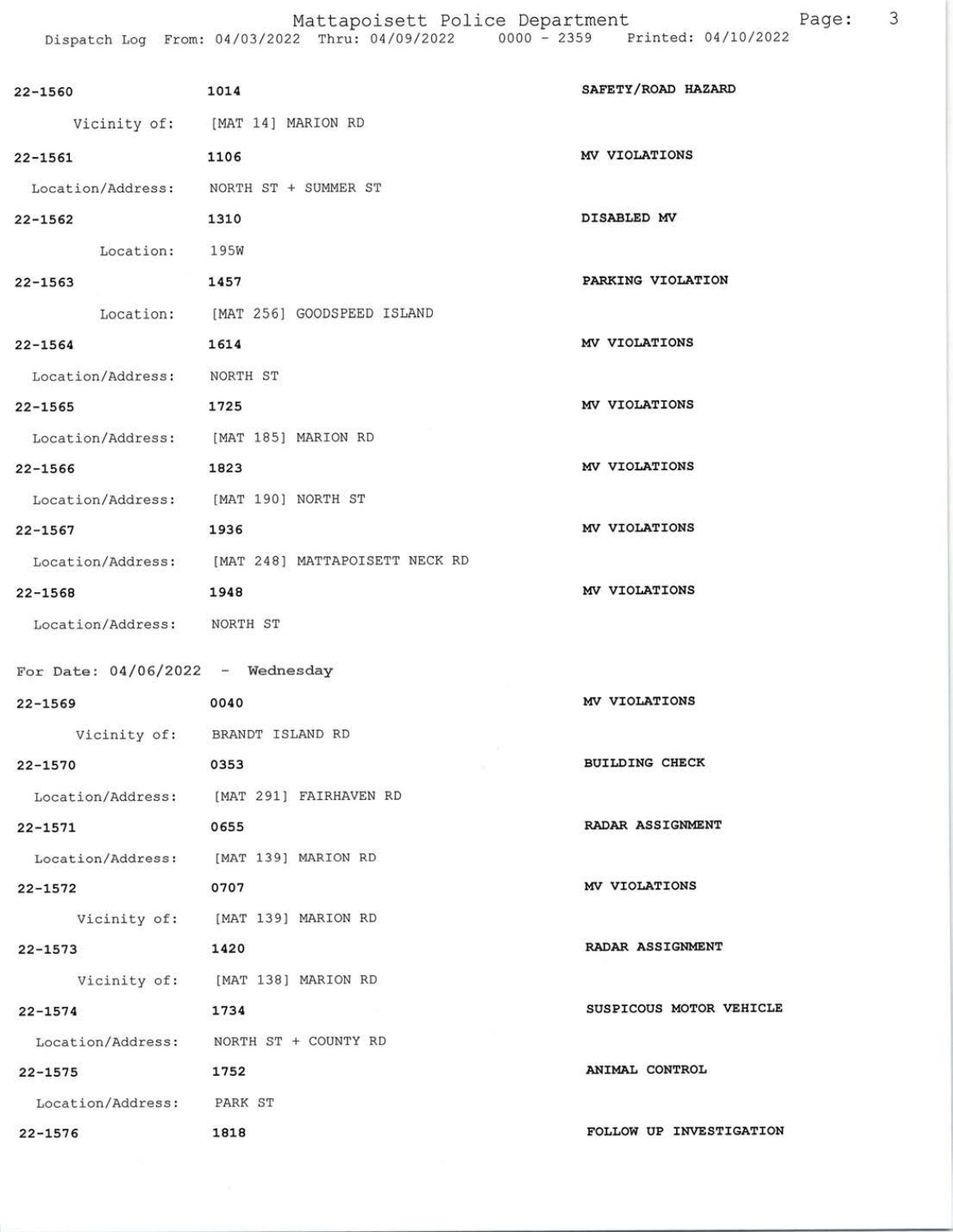## Mattapoisett Police Department Page: 4

| Location/Address: [MAT 58] COUNTY RD    |                                              |                         |
|-----------------------------------------|----------------------------------------------|-------------------------|
| 22-1577                                 | 1853                                         | GENERAL SERVICE         |
| Location/Address: ACUSHNET RD           |                                              |                         |
| $22 - 1578$                             | 2228                                         | AMBULANCE REQUEST       |
| Location/Address: CECELIA AVE           |                                              |                         |
| For Date: $04/07/2022 - Thursday$       |                                              |                         |
| $22 - 1579$                             | 0126                                         | SUSPICOUS MOTOR VEHICLE |
| Location/Address: [MAT 179] WATER ST    |                                              |                         |
| 22-1580                                 | 0143                                         | MV VIOLATIONS           |
| Location/Address: NORTH ST              |                                              |                         |
| 22-1581                                 | 0238                                         | MV VIOLATIONS           |
|                                         | Location/Address: NORTH ST + INDUSTRIAL DR   |                         |
| $22 - 1582$                             | 0336                                         | <b>BUILDING CHECK</b>   |
| Location/Address: [MAT 30] FAIRHAVEN RD |                                              |                         |
| $22 - 1584$                             | 0610                                         | SUSPICOUS OTHER         |
| Location/Address: [MAT 147] SHAW ST     |                                              |                         |
| $22 - 1585$                             | 0659                                         | RADAR ASSIGNMENT        |
| Location/Address: [MAT 139] MARION RD   |                                              |                         |
| $22 - 1586$                             | 0707                                         | MV VIOLATIONS           |
| Location/Address: [MAT 139] MARION RD   |                                              |                         |
| $22 - 1587$                             | 0918                                         | MV VIOLATIONS           |
|                                         | Vicinity of: NORTH ST + ELDORADO DR          |                         |
| 22-1588                                 | 1010                                         | MV VIOLATIONS           |
|                                         | Vicinity of: MAIN ST + HAMMOND ST            |                         |
| $22 - 1589$                             | 1014                                         | MV VIOLATIONS           |
|                                         | Vicinity of: ANGELICA AVE + LAUREL ST        |                         |
| $22 - 1590$                             | 1054                                         | MV VIOLATIONS           |
| Vicinity of: SUMMER ST                  |                                              |                         |
| 22-1591                                 | 1112                                         | MV VIOLATIONS           |
|                                         | Vicinity of: FAIRHAVEN RD + BRANDT ISLAND RD |                         |
| $22 - 1592$                             | 1204                                         | MV VIOLATIONS           |
|                                         | Vicinity of: [MAT 139] MARION RD             |                         |
| $22 - 1593$                             | 1216                                         | MV VIOLATIONS           |
|                                         | Vicinity of: [MAT 139] MARION RD             |                         |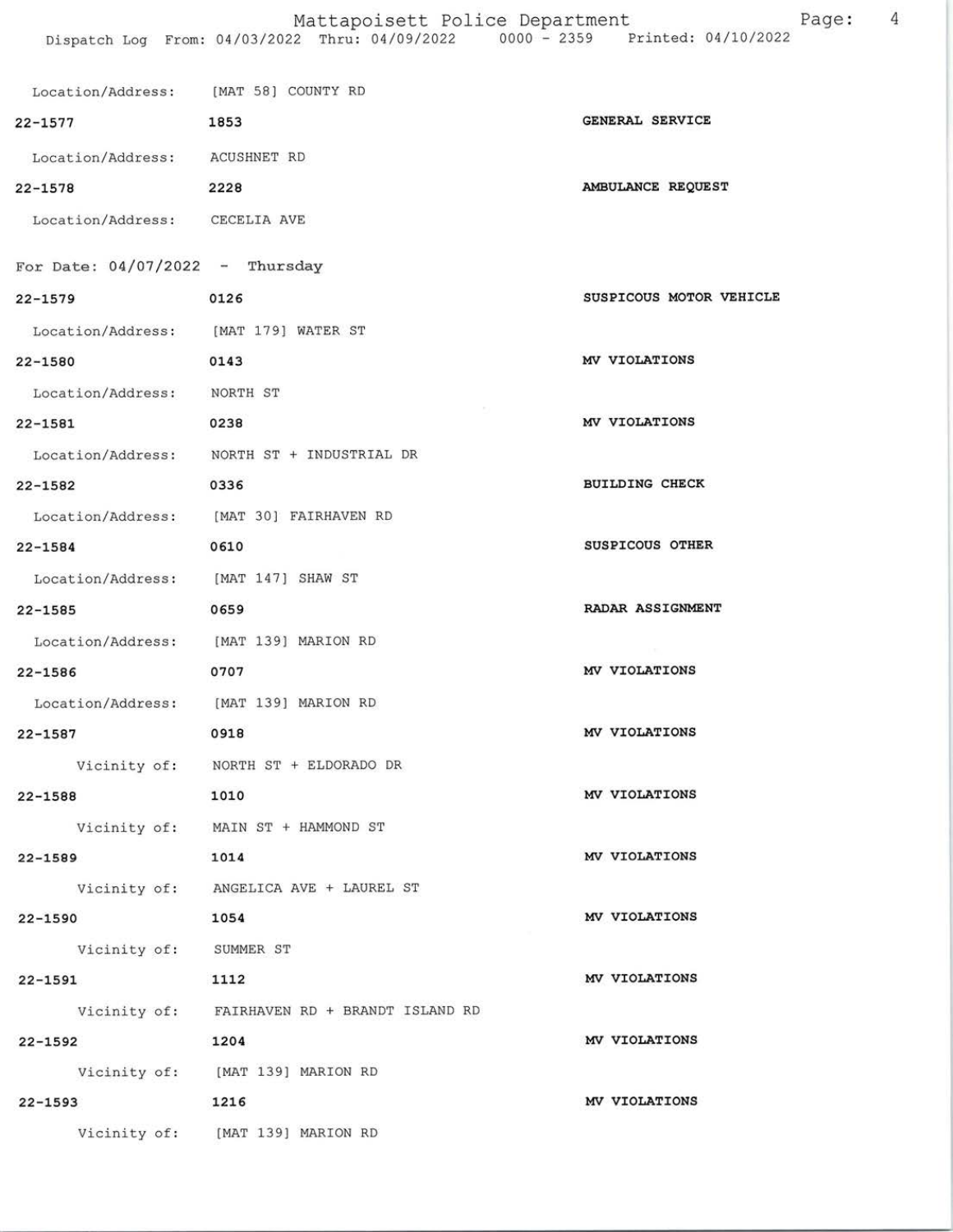Mattapoisett Police Department Dispatch Log Erom: 04/03/2022 Thru: 04/09/2022 0000 - 2359 Printed: 04/10/2022

| $22 - 1594$                          | 1219                                             | MV VIOLATIONS         |
|--------------------------------------|--------------------------------------------------|-----------------------|
|                                      | Vicinity of: [MAT 138] MARION RD                 |                       |
| $22 - 1595$                          | 1231                                             | MV VIOLATIONS         |
| Vicinity of: NORTH ST                |                                                  |                       |
| $22 - 1596$                          | 1316                                             | GENERAL SERVICE       |
|                                      | Location/Address: [MAT 195] ACUSHNET RD          |                       |
| $22 - 1597$                          | 1345                                             | GENERAL SERVICE       |
| Vicinity of: PROSPECT RD             |                                                  |                       |
| $22 - 1598$                          | 1428                                             | MV VIOLATIONS         |
| Location/Address: MARION RD          |                                                  |                       |
| $22 - 1599$                          | 1728                                             | ALARM, BURGLAR        |
| Location/Address: DUPONT DR          |                                                  |                       |
| $22 - 1600$                          | 1805                                             | UNWANTED PERSON       |
| Location/Address: HOLLY WOODS RD     |                                                  |                       |
| $22 - 1601$                          | 1838                                             | DISABLED MV           |
|                                      | Vicinity of: AUCOOT RD + CHAPEL RD               |                       |
| $22 - 1602$                          | 1907                                             | SUSPICIOUS PERSONS    |
|                                      | Location/Address: MATTAPOISETT NECK RD           |                       |
| $22 - 1603$                          | 2213                                             | SAFETY/ROAD HAZARD    |
|                                      | Vicinity of: [MAT 136] MARION RD                 |                       |
| $22 - 1604$                          | 2219                                             | MV VIOLATIONS         |
|                                      | Vicinity of: FAIRHAVEN RD + MATTAPOISETT NECK RD |                       |
| 22-1605                              | 2355                                             | SAFETY/ROAD HAZARD    |
|                                      | Location/Address: MATTAPOISETT NECK RD           |                       |
| For Date: $04/08/2022 -$ Friday      |                                                  |                       |
| $22 - 1606$                          | 0131                                             | <b>BUILDING CHECK</b> |
|                                      | Location/Address: [MAT 140] NEDS POINT RD        |                       |
| 22-1607                              | 0550                                             | MV CRASH              |
|                                      | Location/Address: NORTH ST + INDUSTRIAL DR       |                       |
| $22 - 1609$                          | 0958                                             | MV VIOLATIONS         |
| Location/Address: [MAT 17] COUNTY RD |                                                  |                       |
| 22-1610                              | 1015                                             | MV VIOLATIONS         |
|                                      | Location/Address: NORTH ST + CRYSTAL SPRING RD   |                       |
| $22 - 1611$                          | 1223                                             | GENERAL SERVICE       |

Page: 5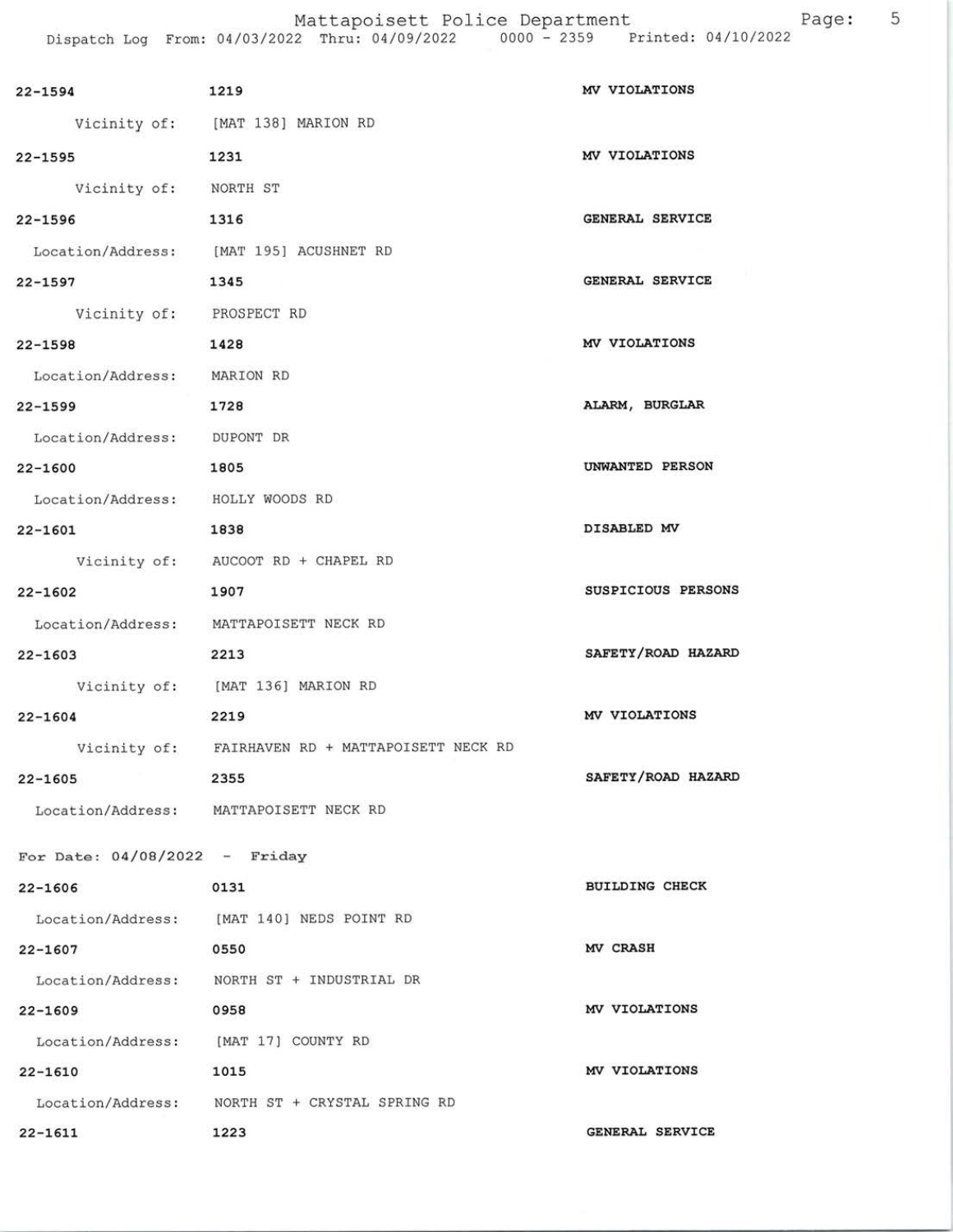| Location/Address: [MAT 1] COUNTY RD |                                             |                                |
|-------------------------------------|---------------------------------------------|--------------------------------|
| 22-1612                             | 1338                                        | MV VIOLATIONS                  |
|                                     | Location/Address: NORTH ST + INDUSTRIAL DR  |                                |
| 22-1613                             | 1416                                        | MV VIOLATIONS                  |
|                                     | Location/Address: NORTH ST + MAPLEWOOD ST   |                                |
| 22-1614                             | 1440                                        | MV VIOLATIONS                  |
| Location/Address: COUNTY RD         |                                             |                                |
| $22 - 1615$                         | 1452                                        | MV VIOLATIONS                  |
| Location/Address: ELDORADO DR       |                                             |                                |
| $22 - 1617$                         | 1631                                        | <b>GENERAL SERVICE</b>         |
| Location/Address: BRANT BEACH AVE   |                                             |                                |
| $22 - 1618$                         | 1644                                        | MV VIOLATIONS                  |
|                                     | Vicinity of: NORTH ST + INDUSTRIAL DR       |                                |
| $22 - 1619$                         | 1656                                        | MV VIOLATIONS                  |
|                                     | Location/Address: FAIRHAVEN RD + TALLMAN ST |                                |
| $22 - 1620$                         | 1746                                        | MV VIOLATIONS                  |
|                                     | Vicinity of: FAIRHAVEN RD                   |                                |
| $22 - 1622$                         | 1754                                        | BE ON THE LOOK OUT             |
|                                     | Location: [FAI] FAIRHAVEN P.D.              |                                |
| $22 - 1623$                         | 1856                                        | MV VIOLATIONS                  |
| Location/Address: NEDS POINT RD     |                                             |                                |
| $22 - 1624$                         | 1939                                        | MV VIOLATIONS                  |
| Location/Address:                   | [MAT 288] FAIRHAVEN RD                      |                                |
| $22 - 1625$                         | 2009                                        | <b>ALARM FIRE</b>              |
|                                     | Location/Address: [MAT 51] FAIRHAVEN RD     |                                |
| $22 - 1626$                         | 2013                                        | SUSPICOUS MOTOR VEHICLE        |
| Location/Address:                   | NEDS POINT RD                               |                                |
| $22 - 1627$                         | 2038                                        | RADAR ASSIGNMENT               |
| Location/Address:                   | [MAT 246] FAIRHAVEN RD                      |                                |
| $22 - 1628$                         | 2041                                        | MV VIOLATIONS                  |
|                                     | Vicinity of: [MAT 112] NORTH ST + PARK ST   |                                |
| $22 - 1629$                         | 2046                                        | OFFICER WANTED                 |
| Location/Address:                   | [MAT 225] MARION RD                         |                                |
| $22 - 1630$                         | 2052                                        | Harassing/Annoying PHONE CALLS |

6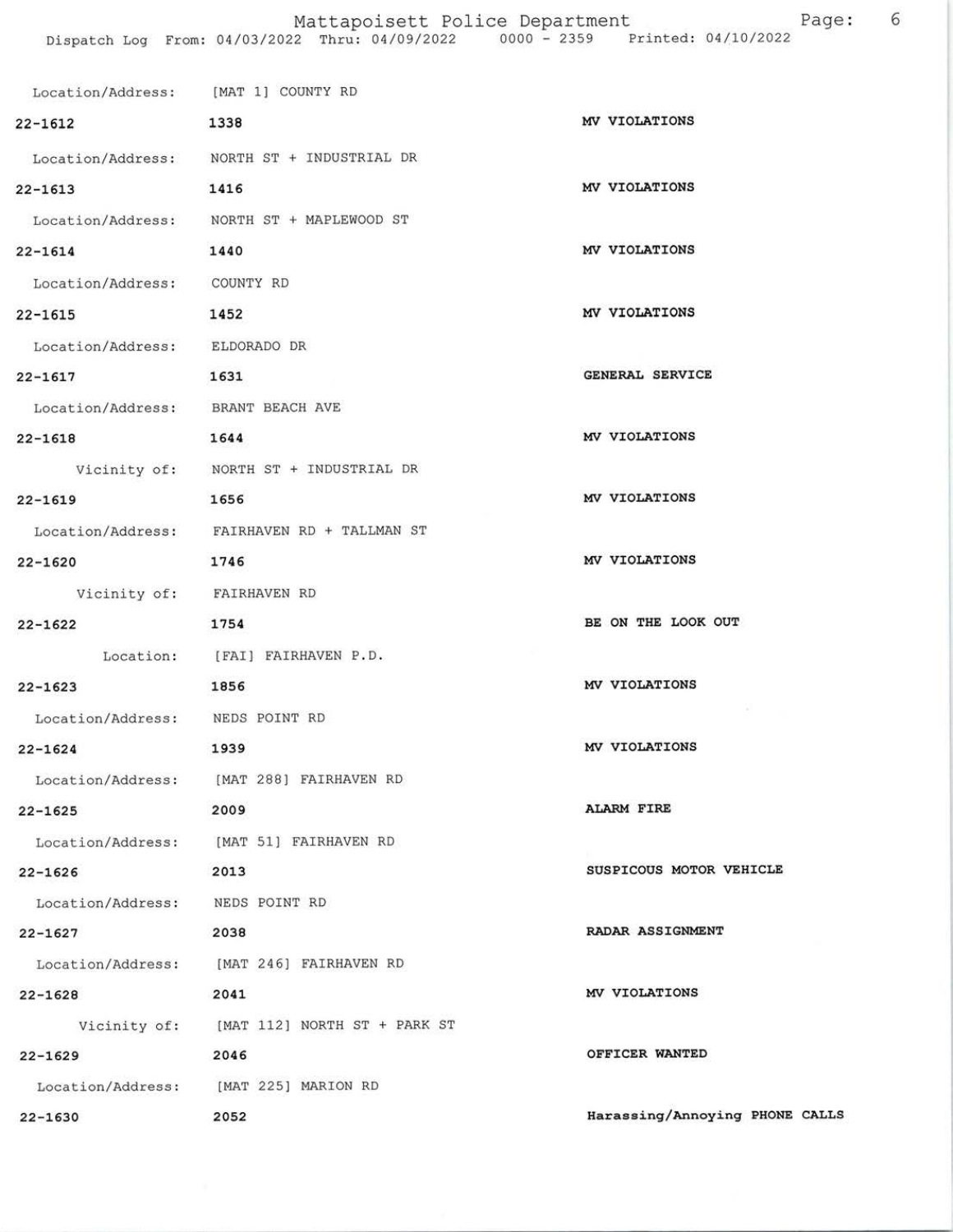|                                      | Mattapoisett Police Department<br>Dispatch Log From: 04/03/2022 Thru: 04/09/2022 | 7<br>Page:<br>0000 - 2359 Printed: 04/10/2022 |
|--------------------------------------|----------------------------------------------------------------------------------|-----------------------------------------------|
| Location/Address: BRANDT ISLAND RD   |                                                                                  |                                               |
| $22 - 1631$                          | 2113                                                                             | FIRE WORKS COMPLAINTS                         |
| Location/Address:                    | GOODSPEED ISLAND                                                                 |                                               |
| $22 - 1633$                          | 2213                                                                             | ALARM, BURGLAR                                |
| Location/Address: [MAT 16] COUNTY RD |                                                                                  |                                               |
| For Date: $04/09/2022 -$ Saturday    |                                                                                  |                                               |
| $22 - 1634$                          | 0059                                                                             | MV VIOLATIONS                                 |
|                                      | Location/Address: NORTH ST + ELDORADO DR                                         |                                               |
| $22 - 1635$                          | 0119                                                                             | SUSPICOUS MOTOR VEHICLE                       |
|                                      | Vicinity of: [MAT 57] COUNTY RD                                                  |                                               |
| $22 - 1636$                          | 0323                                                                             | <b>BUILDING CHECK</b>                         |
|                                      | Location/Address: [MAT 79] FAIRHAVEN RD                                          |                                               |
| $22 - 1637$                          | 0538                                                                             | <b>MV CRASH</b>                               |
| Location/Address:                    | BOXBERRY PATH + NORTH ST                                                         |                                               |
| $22 - 1638$                          | 0712                                                                             | 209A ORDER ISSUED/EXTENDED                    |
| Location/Address:                    | [MAT 16] COUNTY RD                                                               |                                               |
| $22 - 1639$                          | 0946                                                                             | RADAR ASSIGNMENT                              |
| Location/Address:                    | NORTH ST + CHURCH ST                                                             |                                               |
| $22 - 1640$                          | 1005                                                                             | <b>HEALTH/WELFARE</b>                         |
| Location/Address:                    | <b>JUSTIN AVE</b>                                                                |                                               |
| $22 - 1641$                          | 1010                                                                             | FIRE, BRUSH                                   |
| Location/Address: I195 EAST          |                                                                                  |                                               |
| $22 - 1642$                          | 1032                                                                             | GENERAL SERVICE                               |
| Location/Address: [MAT 1] COUNTY RD  |                                                                                  |                                               |
| $22 - 1643$                          | 1143                                                                             | SAFETY/ROAD HAZARD                            |
|                                      | Location/Address: [MAT 101] INDUSTRIAL DR                                        |                                               |
| $22 - 1644$                          | 1257                                                                             | MV VIOLATIONS                                 |
| Location/Address:                    | COUNTY RD                                                                        |                                               |
| $22 - 1645$                          | 1412                                                                             | MEDICAL - ASSIST                              |
| Location/Address: NEDS POINT RD      |                                                                                  |                                               |
| $22 - 1646$                          | 1425                                                                             | ALARM MEDICAL                                 |
| Location/Address: BRANDT ISLAND RD   |                                                                                  |                                               |
| $22 - 1647$                          | 1700                                                                             | MV VIOLATIONS                                 |
| Vicinity of: FAIRHAVEN RD            |                                                                                  |                                               |